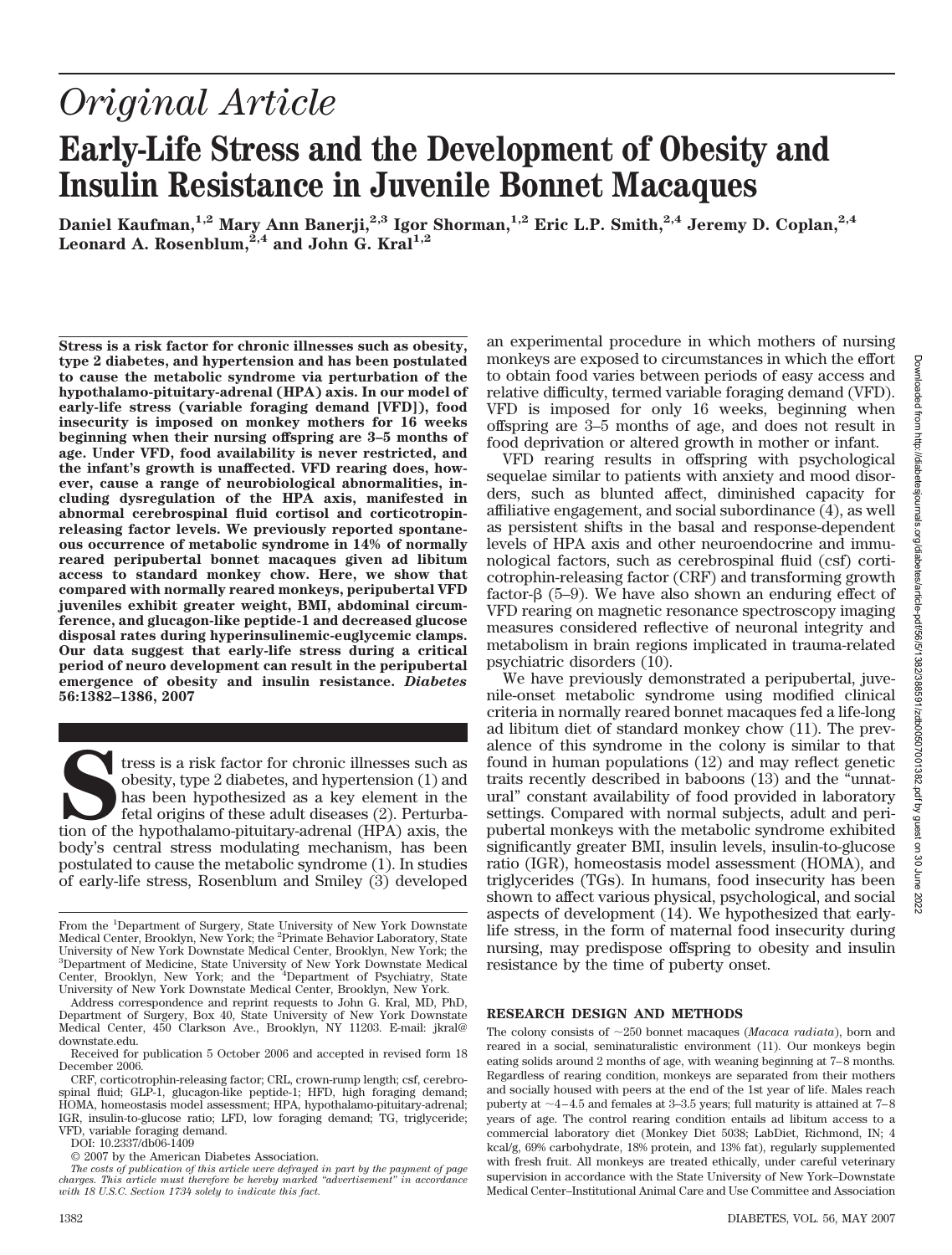## TABLE 1

Metabolic and morphometric parameters in 48 differentially reared juvenile bonnet macaques aged 3–4 years

|                                           | <b>VFD</b>        | Control           | $P$ value |
|-------------------------------------------|-------------------|-------------------|-----------|
| $\boldsymbol{n}$                          | 30                | 18                |           |
| Weight (kg)                               | $3.9 \pm 0.07$    | $3.6 \pm 0.1$     | 0.009     |
| BMI $\frac{kg}{m^2}$                      | $22.8 \pm 0.34$   | $21 \pm 0.44$     | 0.003     |
| Abdominal circumference (cm)              | $28.0 \pm 0.47$   | $26.3 \pm 0.61$   | 0.034     |
| Insulin (pmol/l)                          | $56.6 \pm 7.98$   | $63.2 \pm 11.64$  | <b>NS</b> |
| Glucose $(mg/dl)$                         | $61.8 \pm 1.79$   | $64.3 \pm 1.34$   | <b>NS</b> |
| IGR                                       | $0.84 \pm 0.14$   | $0.85 \pm 0.09$   | <b>NS</b> |
| <b>HOMA</b>                               | $141.8 \pm 31.19$ | $163.5 \pm 20.45$ | <b>NS</b> |
| $TG \, (mg/dl)$                           | $20.2 \pm 1.79$   | $20.5 \pm 1.34$   | NS        |
| $HDL$ (mg/dl)                             | $50.6 \pm 2.06$   | $50.2 \pm 2.66$   | <b>NS</b> |
| VLDL $(mg/dl)$                            | $3.5 \pm 0.25$    | $2.4 \pm 0.33$    | 0.009     |
| $GLP-1$ (pmol/l)                          | $95.4 \pm 11.4$   | $51 \pm 15.9$     | 0.029     |
| Ghrelin (pg/ml)                           | $2711 \pm 212$    | $2765 \pm 289$    | <b>NS</b> |
| Leptin $(pmol/l)^*$                       | $51.4 \pm 20.82$  | $75.1 \pm 22.54$  | <b>NS</b> |
| Adiponectin $(\mu\mathbf{g}/m\mathbf{l})$ | $14.7 \pm 1.19$   | $17 \pm 1.54$     | NS        |
| $C$ -peptide (pmol/l)                     | $288.2 \pm 27.67$ | $223.4 \pm 35.78$ | <b>NS</b> |

Data are means  $\pm$  SE. P values from ANCOVA covaried for age and sex. \*Leptin values were detected in only seven VFD and six control animals.

for Assessment and Accreditation of Laboratory Animal Care and National Institutes of Health guidelines.

The primary sample consisted of 48 peripubertal bonnet monkeys (30 VFD and 18 controls; 25 males and 23 females; aged 3–4 years). A subset of 15 male macaques matched for weight and BMI (8 VFD and 7 controls) underwent euglycemic-hyperinsulinemic clamp studies.

**VFD rearing.** Mother-infant dyads are randomly assigned to control or treatment rearing conditions shortly after birth. Beginning when their infants are  ${\sim}3{\text{--}5}$  months old, mothers of the VFD-reared subjects confront  ${\sim}4$  months of circumstances in which the time and effort required to obtain food are either relatively brief and easy (low foraging demand [LFD]; essentially ad libitum access) or more lengthy and difficult (high foraging demand [HFD]). Alternating periods of LFD and HFD in 2-week blocks is termed VFD. Animals always have ample food, and frequent weight and health checks confirm normal growth and development in all subjects. After the experimental period and at the time of testing, all offspring are on ad libitum feeding. Further details of the rearing procedure are provided by Rosenblum and Smiley (3).

There were no differences between the randomly selected mothers undergoing VFD versus the controls with respect to parity or phenotypic characteristics related to body size, insulin resistance, fat distribution, obesity, or blood lipids (D.K., M.A.B., I.S., E.L.P.S., J.D.C., L.A.R., J.G.K., unpublished data). Furthermore, baseline levels of plasma and csf cortisol and CRF were similar in both groups of mothers. Similarly, there were no recorded phenotypic differences between mothers with different timing of the VFD experience ("early" vs. "late" postpartum) (15).

**Blood chemistry.** After an overnight fast (food was withdrawn at 1600 h, while water remained available ad libitum), between 0800 and 1100 h, monkeys were individually captured in carrying cages, placed in single-animal squeeze cages, and anesthetized with ketamine (10–15 mg/kg). Venous blood was drawn from antecubital or femoral veins and was immediately placed on ice, centrifuged for plasma separation, and stored at  $-80^{\circ}$ C within 1 h in plain nonheparinized tubes, as described previously (11). Samples drawn during clamp studies were handled similarly. Samples were analyzed by routine laboratory procedures for glucose; TGs; and total, HDL, and LDL cholesterol at the University Hospital of Brooklyn Clinical Chemistry Laboratory (Brooklyn, NY). Insulin, C-peptide, glucagon-like peptide-1 (GLP-1), adiponectin, leptin, and ghrelin levels were analyzed using the Human Endocrine Lincoplex kit (Linco Diagnostic Services). As simple measures of insulin resistance, IGR and the HOMA (16) were calculated.

**Morphometry.** During anesthesia for blood sampling, weight in kilograms, crown-rump length (CRL), and abdominal circumference were measured. CRL is the length in centimeters from the vertex of the head to the base of the tail. Abdominal circumference is the largest distance in centimeters around the abdomen at the level of the iliac crests. Measurements were performed by the same team of investigators blinded to rearing condition. A modified BMI was calculated as mass in kilograms divided by the square of the CRL in meters (17).

**Clamps.** All euglycemic-hyperinsulinemic clamp studies were conducted by a team of two trained investigators at 0900 h after a 17-h period of food deprivation following procedures described by Bodkin et al. (18) in rhesus monkeys. In the afternoon before the day of the clamp, monkeys were captured in carrying cages and transferred to individual squeeze cages for overnight fasting. To decrease the stress of dehabituation and social isolation, experimental animals were kept in a pen along with other similarly aged individually caged monkeys with food in their cages. To reduce muscle fasciculation associated with ketamine, a muscle relaxant, xylazine, was added to the anesthesia. On the morning of the procedure, an intramuscular injection of a 9:1 mix of ketamine (100 mg/ml) and xylazine (20 mg/ml) solutions was used for induction of anesthesia and readministered as needed to achieve complete sedation throughout the procedure. The monkey was placed in a neonatal incubator with an ambient controlled temperature of 25–30°C. Heart rate, sphygmomanometric blood pressure, and core temperature measurements were continuously monitored. Bilateral antecubital or saphenous veins were cannulated, with one line used for infusates and the other for blood sampling. To maintain line patency, 1 cc heparinized saline (500 units heparin sodium in 60 cc 0.9% normal saline) was infused in the sampling line with each blood draw.

After baseline fasting plasma glucose levels were taken, a priming infusion of porcine insulin was administered followed by a continuous infusion  $(>\!\!40$ mU/m<sup>2</sup> body surface area per min) for 120 min. Body surface area was calculated using a modified DuBois formula (19). Simultaneously, a variablerate solution of 20% glucose was infused to maintain a euglycemic state ( $\sim\!\!85$ mg/dl) determined by blood samples (0.05–0.1 cc) taken every 5 min from the sampling line, centrifuged for plasma separation, and analyzed by a Beckman Glucometer 2 (Beckman Instruments, Brea, CA). Glucose disposal is determined as the mean glucose infusion rate in milligrams per kilogram per minute during the 0- to 30-, 30- to 60-, 60- to 90-, and 90- to 120-min intervals (*M* rates). An additional 3 cc blood was drawn at 0, 30, 60, 90, and 120 min for a related study. Upon completion of the procedure, the cannulas were removed, and the animal was placed in a specially prepared cage and allowed to recover completely. Monkeys were returned to their home pens in late afternoon or early morning.

**Statistical analysis.** Means  $\pm$  SE are reported throughout. Sex distribution comparisons used  $\chi^2$  analysis. Simple between-group comparisons used two-tailed Student's *t* tests, ANCOVA covaried for age and sex, as indicated, and repeated-measures ANCOVA covaried for age. Partial correlations were controlled for age. Not all monkeys had values for every parameter examined. Missing data led to exclusion on a measure-by-measure basis. Outlier values (3 SD from the mean) for weight and BMI in one VFD female; for GLP-1 in one VFD female; for insulin, IGR, and HOMA in one VFD female; and for glucose, IGR, HOMA, and TGs in another control female led to exclusion from respective ANCOVAs and correlations. All statistical analyses were made using SPSS for Windows (release 10.0.1; SPSS, Chicago, IL) with  $P < 0.05$  as the criterion for significance.

# **RESULTS**

**Primary sample.** VFD juveniles had significantly greater weight  $[F_{(1,43)} = 7.42; P = 0.009]$ , BMI  $[F_{(1,43)} = 10.25; P =$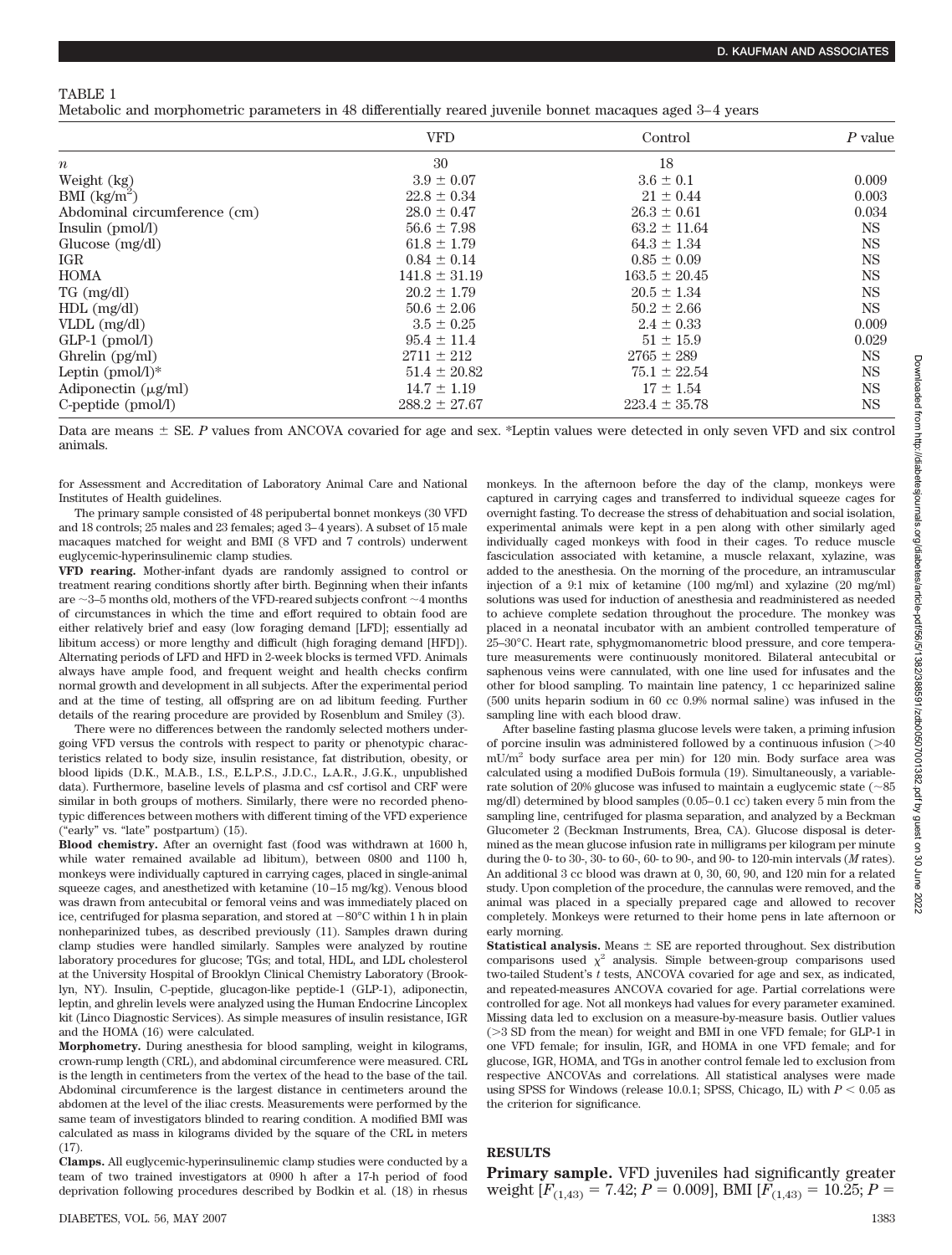

**FIG. 1. Comparisons of mean SE GLP-1 and adiponectin levels in VFD (** $\blacksquare$ **)** versus controls  $\square$ ). \**P* < 0.03.

0.003], abdominal circumference  $[F_{(1,44)} = 4.81; P = 0.034]$ , and VLDL  $[F_{(1,44)} = 7.37; P = 0.009]$  than controls when covaried for age and sex (Table 1). No rearing group differences were noted for insulin, C-peptide, glucose, IGR, HOMA, adiponectin, ghrelin, or leptin. Leptin values were detected in only seven VFD and six control animals. GLP-1 levels were greater in VFD juveniles  $[F_{(1,40)} = 5.14;$  $P = 0.029$ ; Fig. 1], with no sex or sex by rearing group interactions. GLP-1 levels were inversely related to BMI  $(r = -0.49; P = 0.011).$ 

Females across both rearing groups had higher levels of insulin  $[F_{(1,31)} = 5.32; P = 0.028]$ , IGR  $[F_{(1,30)} = 4.65; P =$ 0.039], HOMA  $[F_{(1,30)} = 4.22; P = 0.049]$ , and TGs  $[F_{(1,44)} =$ 12.32;  $P = 0.001$  but weighed less than males  $[F_{(1,44)}] =$ 10.81;  $P = 0.002$ ] when covaried for age. Females also had greater adiponectin levels  $[F_{(1,45)} = 6.15; P = 0.017]$ , with no rearing or sex by rearing interactions and had marginally higher C-peptide  $[F_{(1,45)} = 3.8; P = 0.058]$  and lower ghrelin levels  $[F_{(1,37)} = 4.06; P = 0.051; \text{ data not shown}].$ HDL, LDL, and total cholesterol did not differ by sex or rearing group status.

Blood pressure during anesthesia was highly variable and did not exhibit any statistically significant differences, consistent with our findings across ages, sex, rearing conditions, and methods of anesthesia (ketamine alone vs. ketamine plus xylazine) and of blood pressure measurement.

**Clamps.** Among the male monkeys who underwent clamps, no differences in age-adjusted fasting plasma glucose measures were noted between control and VFD juveniles [VFD =  $83.8 \pm 2.74$  vs. control =  $83.2 \pm 2.74$ ;  $F_{(1,11)} = 0.018$ ;  $P = 0.896$ . Similarly, no rearing group differences were noted for fasting insulin, IGR, or HOMA (all  $P > 0.4$ ). VFD *M* rates, however, were lower at all 30-min clamp time intervals, with an overall significant difference between VFD and controls [repeated-measures ANCOVA;  $F_{(1,12)} = 5.5$ ;  $P = 0.037$ ; Fig. 2]. Additionally, across both rearing groups, BMI was negatively correlated with *M* rates at the 0- to 30-min ( $r = -0.69; P = 0.003$ ), 30to 60-min ( $r = -0.51; P = 0.044$ ), 60- to 90-min ( $r = -0.72;$  $P = 0.002$ , and 90- to 120-min ( $r = -0.66$ ;  $P = 0.006$ ) intervals, whereas GLP-1 was negatively correlated with *M* rates at the 30- to 60-min ( $r = -0.68; P = 0.007$ ), 60- to 90-min ( $r = -0.59$ ;  $P = 0.026$ ), and 90- to 120-min ( $r =$  $-0.55; P = 0.042$  intervals.

FIG. 2. Mean  $\pm$  SE glucose disposal (M rates) during hyperinsulinemic**euglycemic clamps in eight VFD (**f**) versus seven control () male juvenile monkeys. Repeated-measure ANCOVA covaried for age;**  $F_{(1,12)} = 5.5; P = 0.037.$ 

60-90

min

 $90 - 120$ 

min

30-60

min

## **DISCUSSION**

6

5

 $\overline{\mathbf{4}}$ 

3

 $\overline{2}$ 

1

 $\bf{0}$ 

 $0 - 30$ 

min

rates (mg/kg/min)

Several experimental models demonstrate distinct relationships between disturbances of early rearing and persistent behavioral alterations (20,21), modulation of neuroendocrine and immunological systems (22–24), and permanent changes in neuroanatomical architecture (25). To our knowledge, this is the first study to report differences in metabolic parameters relating to obesity and insulin resistance in differentially reared nonhuman primates.

VFD rearing resulted in higher weight, BMI, and abdominal circumferences. In light of the chronic behavioral and neuroendocrinological effects of VFD rearing, further studies of consumption parameters and their relationship to measures of central stress may determine whether increased ingestion of "comfort food" (26) led to this difference when compared with controls. Strong negative correlations between BMI and *M* rates demonstrate the close clinical association between obesity and insulin resistance in this species. As studies of obese adult rhesus macaques of Hansen and Bodkin (27) have shown, pancreatic  $\beta$ -cell hyperresponsiveness is the earliest stage in the progression of insulin resistance to overt diabetes. In our colony, hyperinsulinemia is present in juvenile monkeys with the metabolic syndrome (11), yet VFD juveniles, although more obese than controls, did not have different levels of insulin, glucose, IGR, or HOMA. They did, however, exhibit lower *M* rates by hyperinsulinemic-euglycemic clamps. Unlike simple indicators, the clamp procedure measures in vivo glucose disposal as an index of wholebody tissue sensitivity to insulin.

GLP-1, a "brain-gut" peptide (28), is the most potent intestinal incretin hormone, which has been shown to enhance pancreatic  $\beta$ -cell maturation and proliferation, in fact promoting glucose disposal (28,29). In VFD juveniles in our stress-related model of insulin resistance, early increases in GLP-1 with robust negative correlations with *M* rates imply that circulating GLP-1 is an early marker of stress, contemporaneous with adrenergic inhibition of insulin secretion. Longitudinal studies are required to ascertain whether GLP-1 participates in a neuro-adaptive response involved in the pathogenesis of type 2 diabetes.

Consistent with our previous experience, compared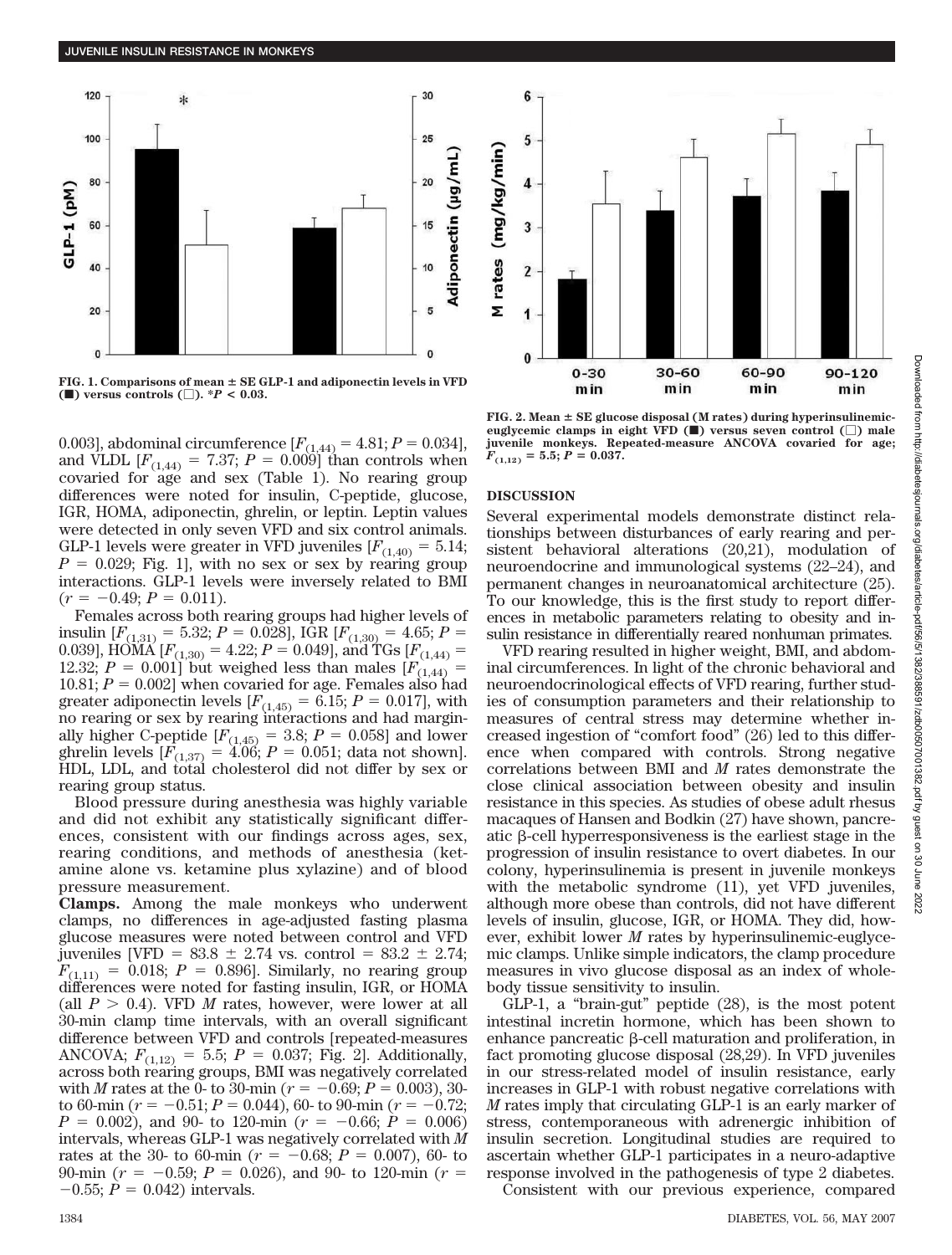with males, peripubertal females showed general trends toward insulin resistance and the metabolic syndrome, including higher insulin, IGR, HOMA, and TGs, despite weighing less. This could be due to the earlier appearance of puberty in females of this species (30), although it remains to be determined whether the puberty-related insulin resistance normally seen in humans (31) is present in our macaques.

Adiponectin, an adipose-specific peptide with activity in the brain (32), was elevated in the early stages and decreased in the later stages of progression to insulin resistance and diabetes in adult rhesus macaques (33). As with the increased GLP-1 levels in VFD juveniles, elevations of this peptide with clear protective anti-atherogenic properties and strong correlations with insulin sensitivity (33), may represent a compensatory response to the earliest emergence of insulin resistance in peripubertal females.

Most experimental models of obesity and insulin resistance use gestational and postnatal nutritional and endocrinological manipulations (34–36). These studies underscore the importance of both plasticity and vulnerability of susceptible neural circuits in establishing and defending adult body weight and energy homeostasis (37). To our knowledge, ours is the only model of stress-related insulin resistance in juvenile nonhuman primates, without conventional factors that lead to obesity, such as dietary manipulation or restricted physical activity. The early decreases of in vivo insulin action may suggest that maternal food insecurity during nursing, a perceived threat to nutrition serving as an allostatic load (38), may trigger in the offspring an incretin response enabling glucose utilization, which becomes pathological through progression into older age. In separate analyses of previously published maternal plasma cortisol levels and csf CRF elevations after VFD, we found positive correlations with juvenile offspring BMI levels in both sexes but more evident among males (15). Furthermore, this percentage elevation in maternal csf CRF was positively correlated with insulin resistance (HOMA) in the young offspring. Interestingly, offspring GLP-1 levels were positively related to maternal subordinance (D.K., M.A.B., I.S., E.L.P.S., J.D.C., L.A.R., J.G.K., unpublished data), supporting the concept that GLP-1 is an early stress-linked response. We conclude that our validated experimental model of stress-related to adverse rearing predicts the early appearance of obesity and insulin resistance.

### **ACKNOWLEDGMENTS**

This work has received support from a grant from the Smart Family Foundation and from the Dean's Research Initiative Award at State University of New York Downstate Medical Center.

We thank Dr. Mustafa Tiewala, Dr. Mohammed Arif, Dr. Bruce Scharf, Shirn Baptiste, and Douglas Rosenblum for their contributions to this study.

## **REFERENCES**

- 1. Van Itallie TB: Stress: a risk factor for serious illness. *Metabolism* 51:40–45, 2002
- 2. Clark PM: Programming of the hypothalamo-pituitary-adrenal axis and the fetal origins of adult disease hypothesis. *Eur J Pediatr* 157 (Suppl. 1):S7–S10, 1998
- 3. Rosenblum LA, Smiley J: Weight gain in bonnet and pigtail macaques: therapeutic effects of an imposed foraging task in disturbed monkeys. *J Child Psychol Psychiatry* 25:485–497, 1984
- 4. Andrews MW, Rosenblum LA: The development of affiliative and agonistic social patterns in differentially reared monkeys. *Child Dev* 65:1398–1404, 1994
- 5. Coplan JD, Andrews MW, Rosenblum LA, Owens MJ, Friedman S, Gorman JM, Nemeroff CB: Persistent elevations of cerebrospinal fluid concentrations of corticotropin-releasing factor in adult nonhuman primates exposed to early-life stressors: implications for the pathophysiology of mood and anxiety disorders. *Proc Natl Acad SciUSA* 93:1619–1623, 1996
- 6. Smith EL, Coplan JD, Trost RC, Scharf BA, Rosenblum LA: Neurobiological alterations in adult nonhuman primates exposed to unpredictable early rearing: relevance to posttraumatic stress disorder. *Ann N Y Acad Sci* 821:545–548, 1997
- 7. Coplan JD, Trost RC, Owens MJ, Cooper TB, Gorman JM, Nemeroff CB, Rosenblum LA: Cerebrospinal fluid concentrations of somatostatin and biogenic amines in grown primates reared by mothers exposed to manipulated foraging conditions. *Arch Gen Psychiatry* 55:473–477, 1998
- 8. Coplan JD, Smith EL, Trost RC, Scharf BA, Altemus M, Bjornson L, Owens MJ, Gorman JM, Nemeroff CB, Rosenblum LA: Growth hormone response to clonidine in adversely reared young adult primates: relationship to serial cerebrospinal fluid corticotropin-releasing factor concentrations. *Psychiatry Res* 95:93–102, 2000
- 9. Smith EL, Batuman OA, Trost RC, Coplan JD, Rosenblum LA: Transforming growth factor beta-1 and cortisol in differentially reared primates. *Brain Behav Immun* 16:140–149, 2002
- 10. Mathew SJ, Shungu DC, Mao X, Smith EL, Perera GM, Kegeles LS, Perera T, Lisanby SH, Rosenblum LA, Gorman JM, Coplan JD: A magnetic resonance spectroscopic imaging study of adult nonhuman primates exposed to early-life stressors. *Biol Psychiatry* 54:727–735, 2003
- 11. Kaufman D, Smith EL, Gohil BC, Banerji M, Coplan JD, Kral JG, Rosenblum LA: Early appearance of the metabolic syndrome in socially reared bonnet macaques. *J Clin Endocrinol Metab* 90:404–408, 2005
- 12. Weiss R, Dziura J, Burgert TS, Tamborlane WV, Taksali SE, Yeckel CW, Allen K, Lopes M, Savoye M, Morrison J, Sherwin RS, Caprio S: Obesity and the metabolic syndrome in children and adolescents. *N Engl J Med* 350:2362–2374, 2004
- 13. Cai G, Cole SA, Tejero ME, Proffitt JM, Freeland-Graves JH, Blangero J, Comuzzie AG: Pleiotropic effects of genes for insulin resistance on adiposity in baboons. *Obes Res* 12:1766–1772, 2004
- 14. Hamelin AM, Habicht JP, Beaudry M: Food insecurity: consequences for the household and broader social implications. *J Nutr* 129 (Suppl. 2):525– 528, 1999
- 15. Coplan JD, Smith ELP, Altemus M, Mathew SJ, Perera T, Kral JG, Gorman JM, Owens MJ, Nemeroff CB, Rosenblum LA: Maternal-infant response to variable foraging demand in nonhuman primates: effects of timing of stressor on cerebrospinal fluid corticotropin-releasing factor and circulating glucocorticoid concentrations. *Ann N Y Acad Sci* 1071:525–533, 2006
- 16. Matthews DR, Hosker JP, Rudenski AS, Naylor BA, Treacher DF, Turner RC: Homeostasis model assessment: insulin resistance and beta-cell function from fasting plasma glucose and insulin concentrations in man. *Diabetologia* 28:412–419, 1985
- 17. Jen KL, Hansen BC, Metzger BL: Adiposity, anthropometric measures, and plasma insulin levels of rhesus monkeys. *Int J Obes* 9:213–224, 1985
- 18. Bodkin NL, Metzger BL, Hansen BC: Hepatic glucose production and insulin sensitivity preceding diabetes in monkeys. *Am J Physiol* 256:E676– E681, 1989
- 19. Wang Y, Moss J, Thisted R: Predictors of body surface area. *J Clin Anesth* 4:4–10, 1992
- 20. Fairbanks LA: Early experience and cross-generational continuity of mother-infant contact in vervet monkeys. *Dev Psychobiol* 22:669–681, 1989
- 21. Kraemer GW: Psychobiology of early social attachment in rhesus monkeys: clinical implications. *Ann N Y Acad Sci* 807:401–418, 1997
- 22. Clarke AS: Social rearing effects on HPA axis activity over early development and in response to stress in rhesus monkeys. *Dev Psychobiol* 26:433–446, 1993
- 23. Lubach GR, Coe CL, Ershler WB: Effects of early rearing environment on immune responses of infant rhesus monkeys. *Brain Behav Immun* 9:31–46, 1995
- 24. Kalin NH, Shelton SE, Davidson RJ: Cerebrospinal fluid corticotropin-releasing hormone levels are elevated in monkeys with patterns of brain activity associated with fearful temperament. *Biol Psychiatry* 47:579–585, 2000
- 25. Sanchez MM, Hearn EF, Do D, Rilling JK, Herndon JG: Differential rearing affects corpus callosum size and cognitive function of rhesus monkeys. *Brain Res* 812:38–49, 1998
- 26. Dallman MF, Pecoraro N, Akana SF, La Fleur SE, Gomez F, Houshyar H, Bell ME, Bhatnager S, Laugero KD, Manalo S: Chronic stress and obesity: a new view of "comfort food". *Proc Natl Acad SciUSA* 100:11696–11701, 2003
- 27. Hansen BC, Bodkin NL: Beta-cell hyperresponsiveness: earliest event in development of diabetes in monkeys. *Am J Physiol* 259:R612–R617, 1990
- 28. Kinzig KP, D'Alessio DA, Herman JP, Sakai RR, Vahl TP, Figueiredo HF, Murphy EK, Seeley RJ: CNS glucagon-like peptide-1 receptors mediate